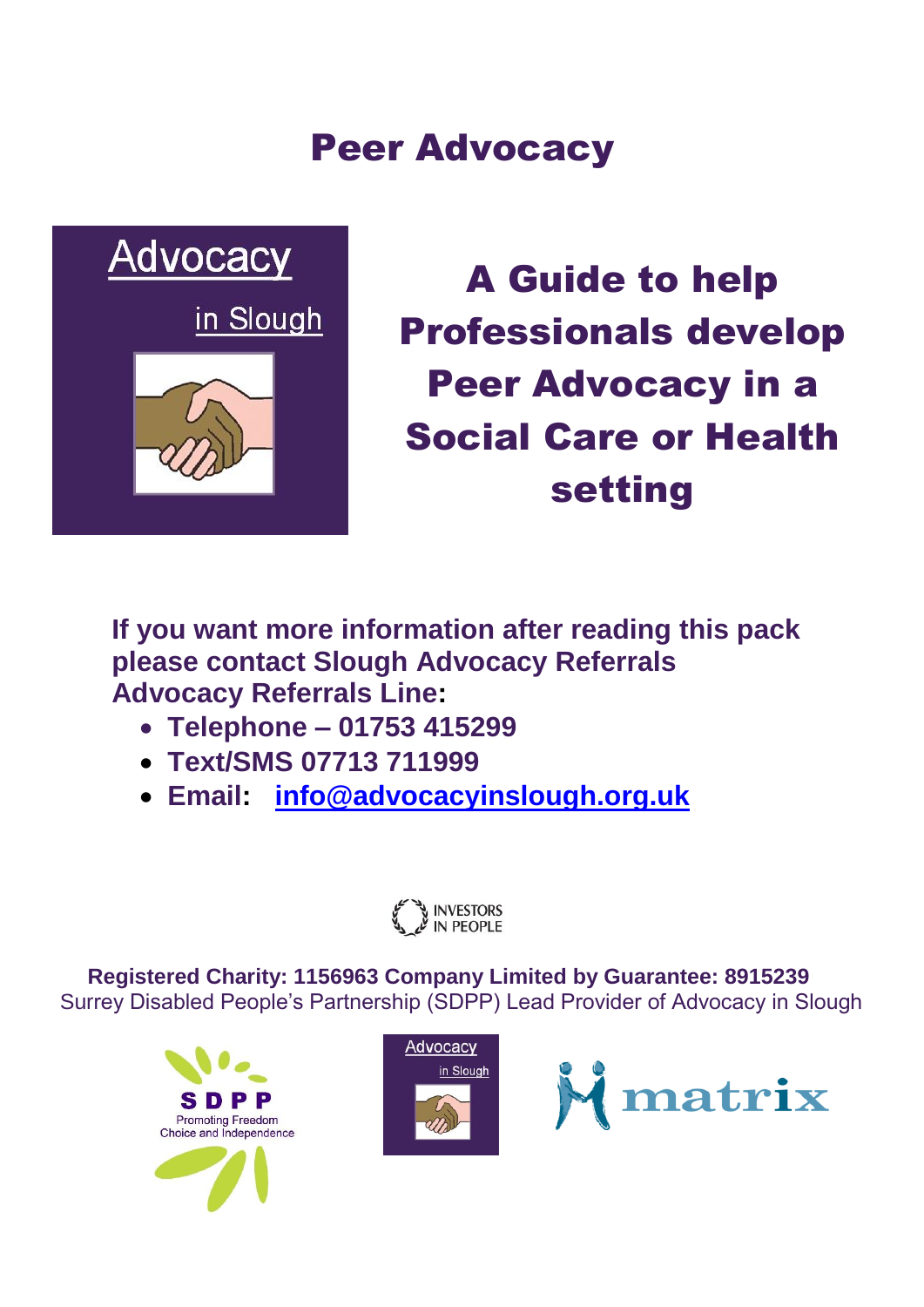## **Introduction**

This pack is provided by Advocacy in Slough and provides you with:

- Information about Peer Advocacy and how it can help in a social care or health setting
- Information to help you identify people who could be suitable to be a Peer Advocate in a social care or health setting
- Some useful information for Peer Advocates to learn from and use
- Information to help you set up a Peer Advocacyprogramme within your organisation

# **What is Peer Advocacy?**

Support to vulnerable adults can sometimes be given on a 1-1 basis or in a group by a Peer Advocate. This is someone who has the same disability or has experienced the same or a similar situation to those they are supporting. Peer Advocates use their experience to encourage, support and sometimes provide practical support to help others move forward in their lives and become stronger people.

Peer Advocates are able to Self-Advocate which means they:

- Understand about their rights
- Speak up for themselves
- Take control and make decisions about their own life
- Access the information they need

# **Benefits of Peer Advocacy and how it can be used**

Peer Advocacycan be a useful tool to help vulnerable people, particularly those using services in settings such as Care Homes, Supported Living, Day Centres, to share their experiences and address their issues. It encourages people to improve their ability to communicate which can help them take more control over their life, health and wellbeing.

If you are a provider of Services for vulnerable adults you will understand the need for those using your service to be able to say what's important/ troubling them so their problem/issues can be resolved. For various reasons, like lack of time, trust of others, lack of confidence, the 'voice' of users of services are not always heard.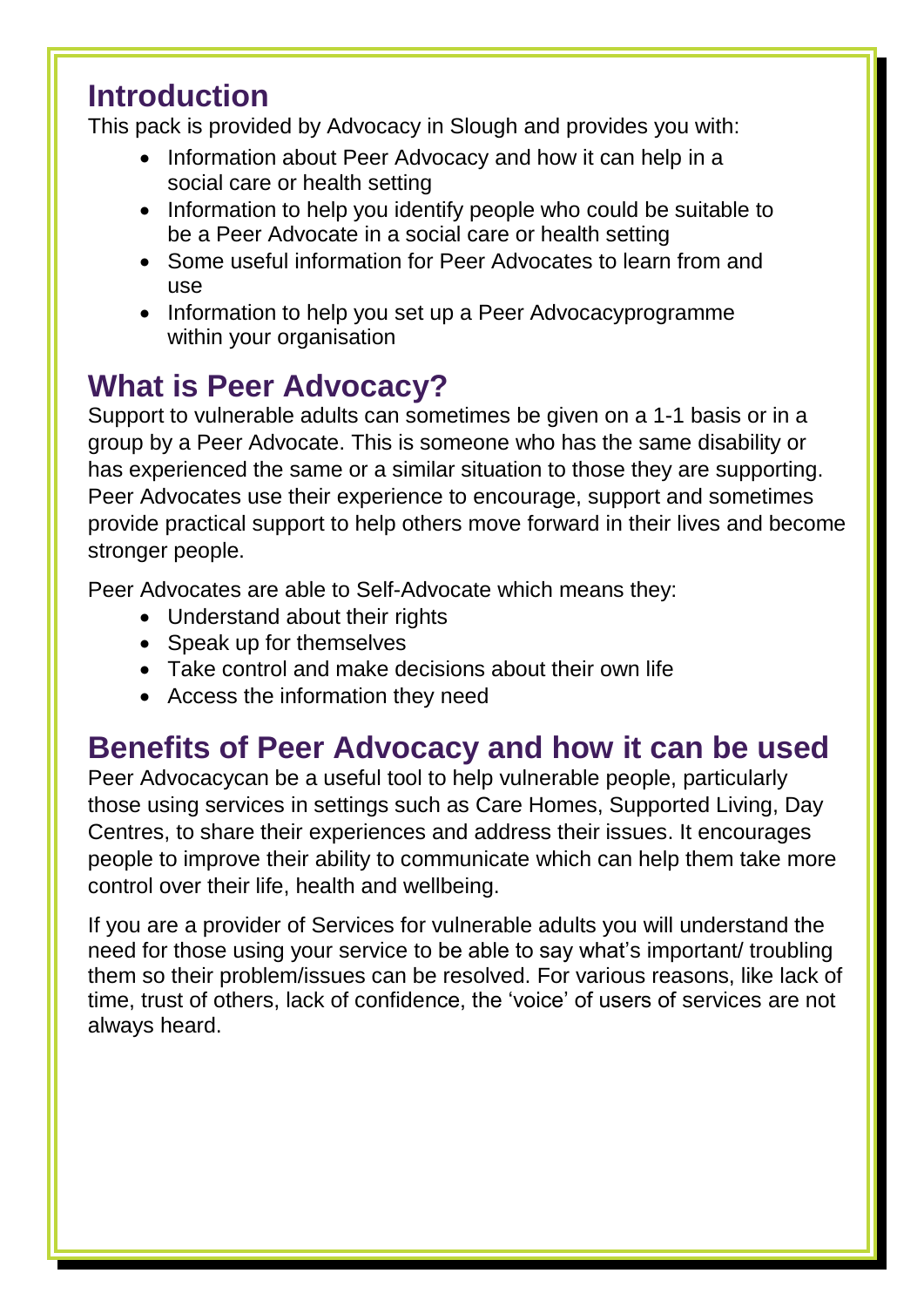Support from a Peer Advocate, either through 1-1 support or in a group setting can often help provide someone with the confidence to speak up and make decisions for themselves. We know from clients that have received 1-1 supported from a Professional Advocate that having an Advocate 'on their side' makes it so much easier for someone to cope with their issues and deal with difficulties in the future. See feedback below.

## **Feedback 1**

 *I know you say that it's your job, but you make it more than 'just a job' The passion you have for helping people and the empathy you show towards people who are in desperate need of someone on their side is outstanding. You have brought me comfort when I felt things were just too much, you have made the others see that I am more than just a number. So, once again, huge gratitude and thanks to you,*

## **Feedback 2**

 *Even though my situation is still ongoing, I just wanted you to know how grateful I am for everything you have done for me. You have gone that extra mile every time we have met and spoken and despite services always turning their back on us you have helped me by being a great, in fact, a huge help every step of this awful journey. I don't know what I would have done without you and your knowledge, kindness and strength, as this has helped us carry on. You are truly an ambassador for Slough Advocacy.*

## **Step 1**

**Tips - help to identify someone to be a Peer Support volunteer**

Potential Peer Advocates are likely to display the following:

- Empathy for others
- Likes to take part in group events
- Takes an interest in other people
- $\bullet$  Is able to speak up for themselves
- Can ask for help and support when needed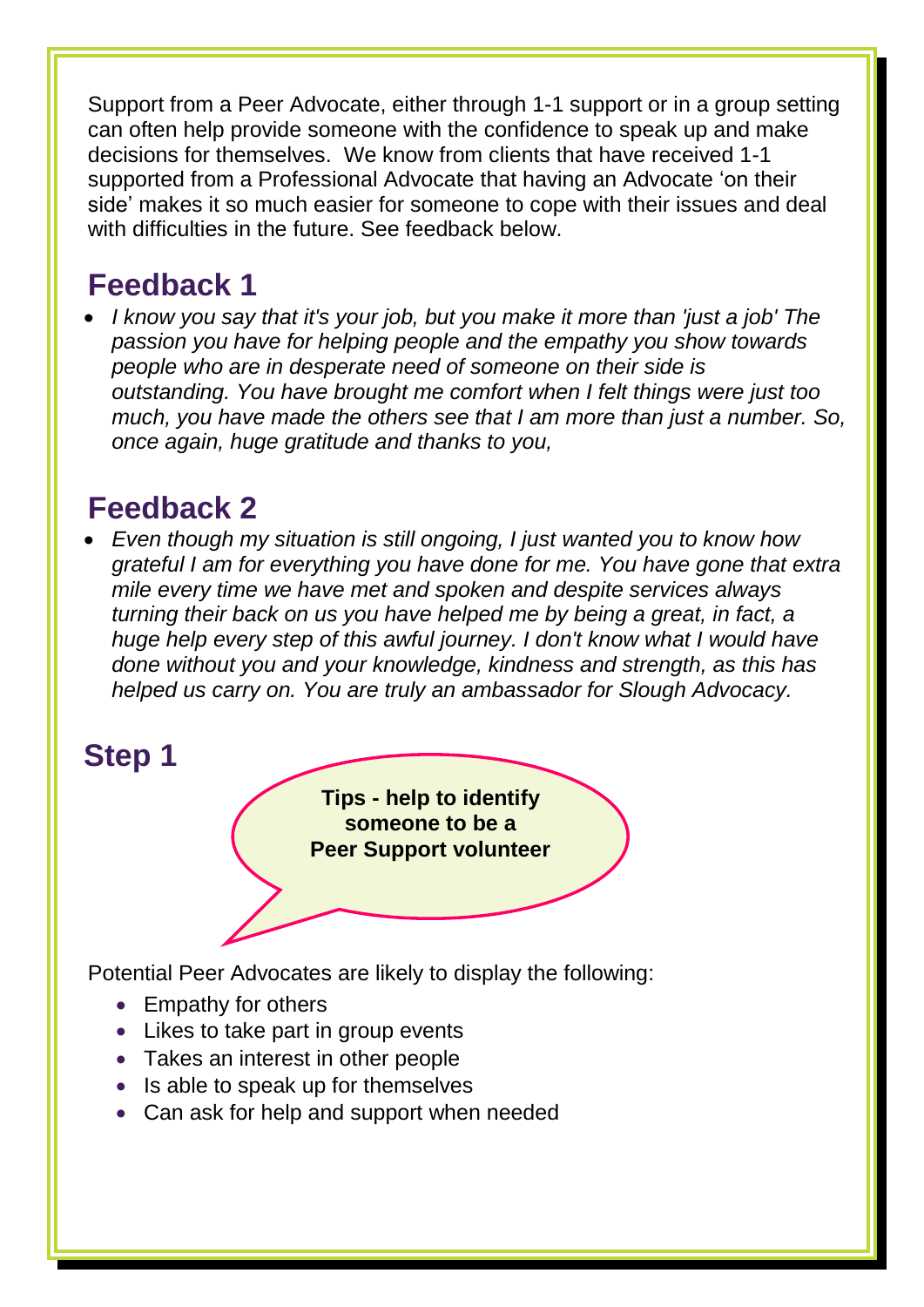Peer Advocates have 'lived experience' so may have the same disability or have experienced the same or a similar situation to those they are supporting.

#### **Reminders:**

**Use the list above and think about which people could be recommended as Peer Advocates within your organisation**

### **Step 2**



Peer Advocacy can be organised in different ways, for example:

- Peer Advocacy is often helpful for particular groups of people that have at least one thing in common such as those with mental health issues, learning difficulties, the elderly and whom have possibly experienced a number of the same things such as trauma, abuse, loneliness
- Peer Advocates can support other people on a 1-1 basis
- With agreement through discussions with the group and Peer Advocate it may be appropriate to have a facilitator, possibly a paid member of staff or volunteer who supports the Peer Advocate until they are confident to support the group themselves
- There may an opportunity to have more than 1-1 Peer Advocate, enabling them to support one another in their role

 **Step 3**

**Tips: What to consider before appointing a Facilitator**

 Appointing a facilitator to support the Peer Advocate in group meetings may or may not be appropriate, it will depend on the views/abilities within the group and the Peer Advocate.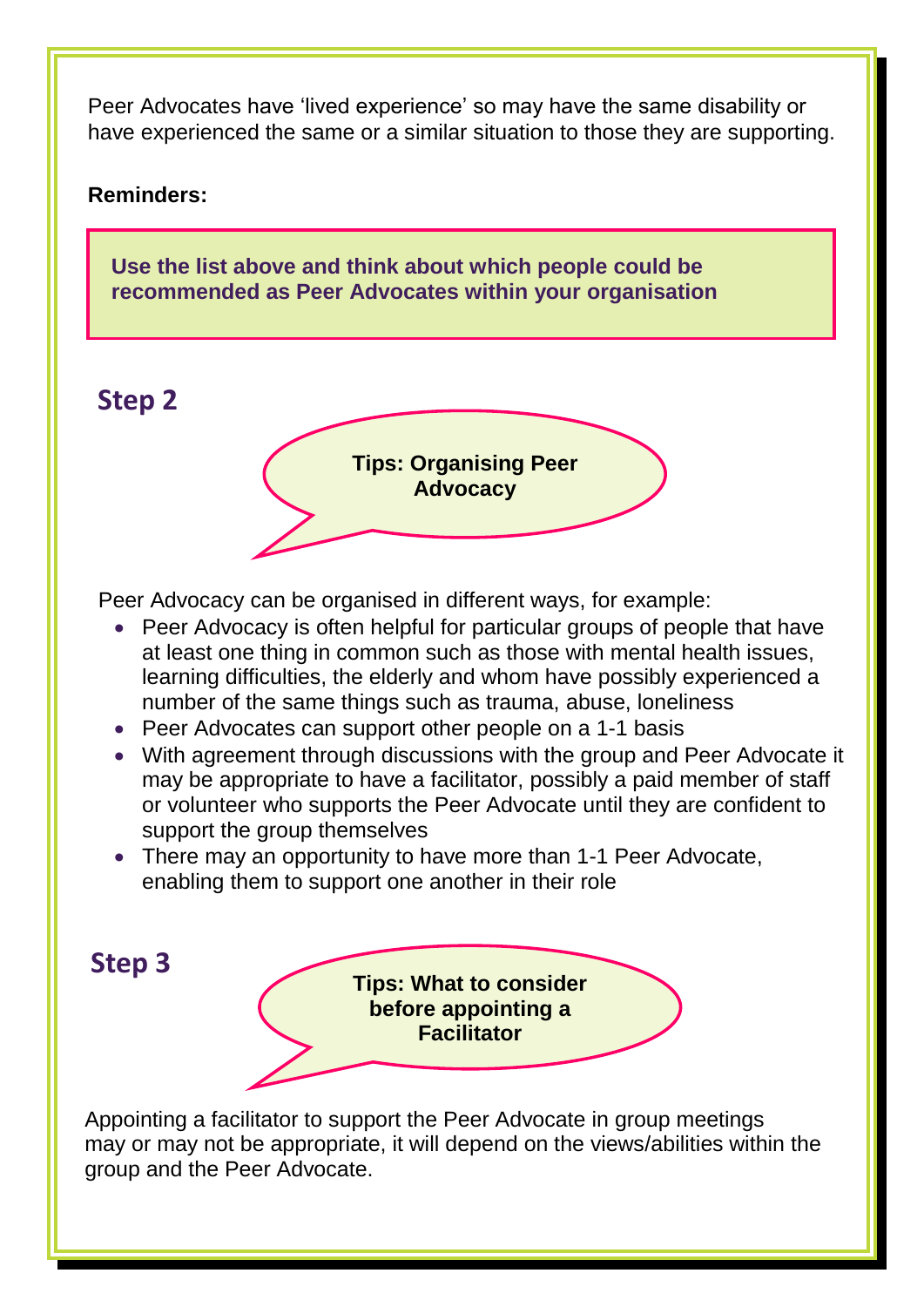A facilitator's role will include responsibilities such as organising:

- Meeting venues, times, attendees
- Developing any documents needed such as
	- o Confidentiality agreements between the group
		- Only share what you are comfortable with
		- Don't share personal information about others discussed in the group without asking
	- o Ground rules for the group
		- Communication
			- Allow for everyone to have their say
			- $\bullet$  Humour only if it doesn't offend others
			- Listen to others
			- Express feelings without judgement
			- Respect others views
			- No bad language
			- Don't use abbreviations
		- Respect
			- Challenge the view, not the person
			- Respect individual boundaries
			- Promote a relaxed feeling in the group
			- Allow individuality and value diversity
		- **Conduct** 
			- $\bullet$  Take time out if you need it allow people to leave the group
			- Challenge discriminatory or oppressive behaviour
			- Come up with a way to challenge disruptive behaviour
			- Resolve disagreements within the group
			- $\bullet$  Timekeeping be punctual when joining online meetings
- Practically helping at a group meeting
- Facilitating activities such as Ice breakers, and discussion topics happening in the group
- Making sure everyone feels included
- Helping to resolve any disagreements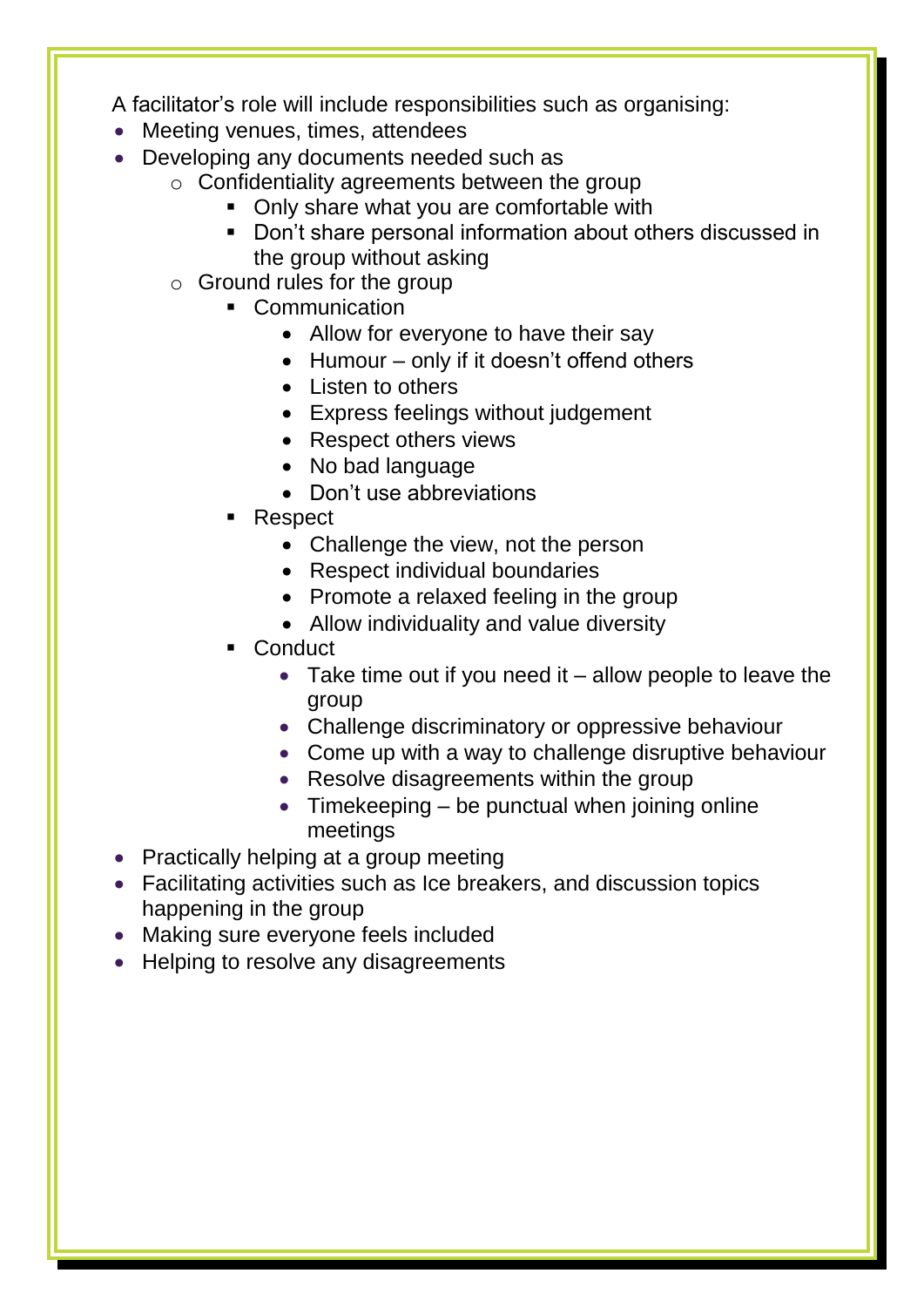**Step 4 Tips: What to consider when communicating within the group**

- What are the aims of the group?
- Activities that will enable people to get to know one another better?
- What do others want to discuss?
- What happens with any outcomes from discussions?
- How to agree the aims of the Peer Advocacy within the group?
- How comfortable do others feel about openly discussing subjects with others?
- Understanding what would make others feel comfortable talking in the group?
- Discussing shared and any common interests?
- Can anyone run particular activities?

## **Step 5**

**Useful information for the Peer Advocate to use when supporting others in a meeting**

# **Communicating with others**

The key to someone being able to obtain what they want and need is Communication.

Vulnerable people receiving services sometimes struggle to communicate to let others know what they think, feel, need and want. Examples of when people are likely to communicate with others:

- Face to face with someone
- $\bullet$  In groups
- At meetings
- Letter
- Email
- Online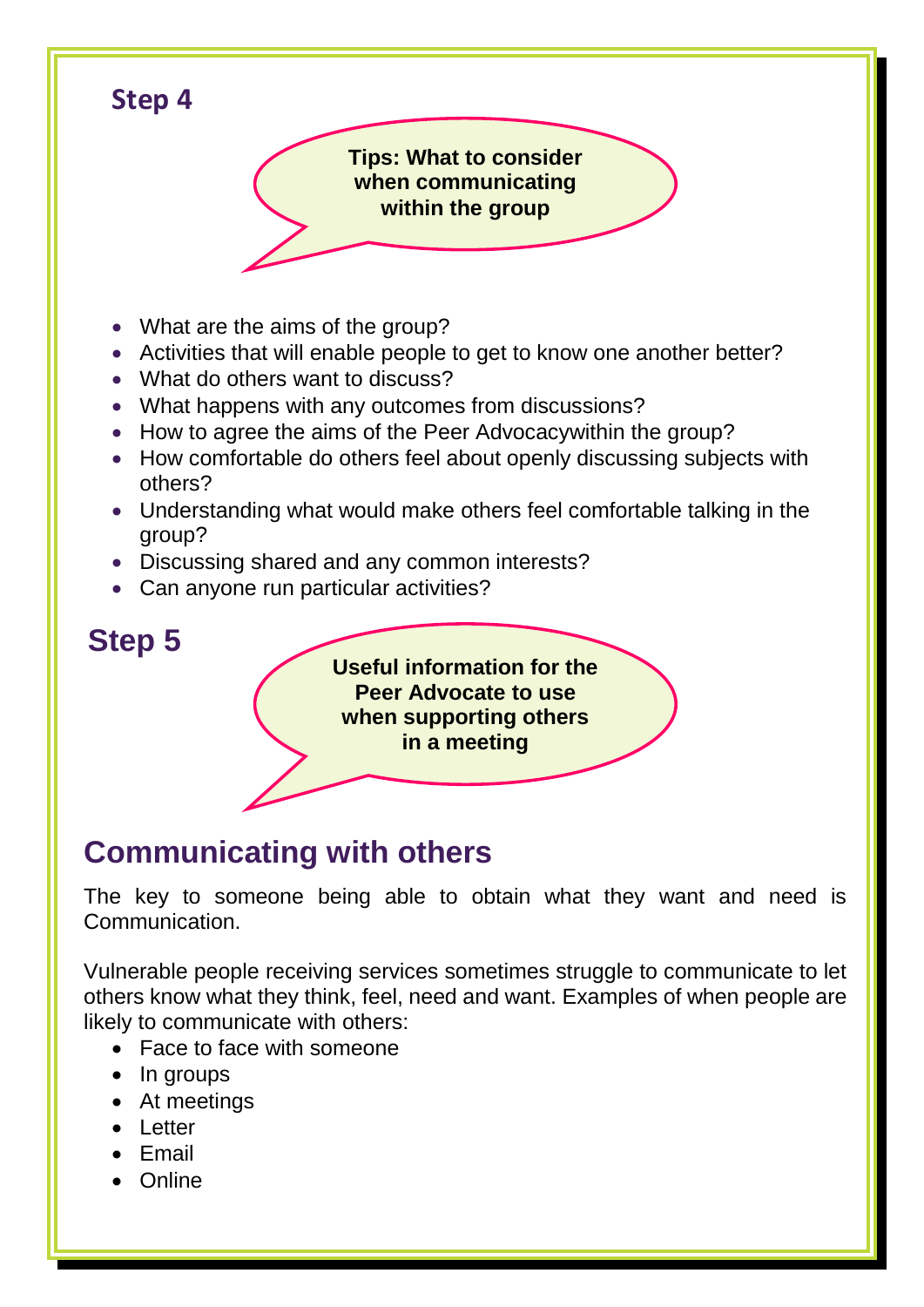Improving someone's ability to communicate increases their chances of 'their voice being heard' and obtaining what they want and need.

It's important to let others know what you want and need, and the best way to communicate with others. For example, speaking without jargon, using text phone, email. Understanding that body language, such as a simple shake of the head can also communicate feelings.

Listening is an important skill. Listening well will help build relationships, solve problems, ensure understanding and reduce frustration or distress.

Letting others know you don't understand something can sometimes be resolved by asking for the information to be explained again or in a different way. Repeating back what someone has said helps to make sure you understand.

#### **Reminders:**

- **Think about what you want to say**
- **Practice beforehand**
- **Keep it simple – focus on what's important to you**
- **Take your time**
- **Listen**
- **Ask again if you don't understand something**

#### **Goals and Time keeping**

When meeting someone or attending a meeting, knowing what you want your goal to be will increase your chances of 'being heard' and obtaining what you need.

Time keeping is also useful to focus on. It's not just about making sure you and others are on time. It is also knowing:

- How much time there is to discuss the issue
- How much time it will take to discuss each subject
- Working out if/when a break is needed during the meeting
- Do you need help keeping the discussion on track to avoid unnecessary conversation

#### **Reminders:**

- **What's your goal**
- **Time keeping**
- **Keeping things on track**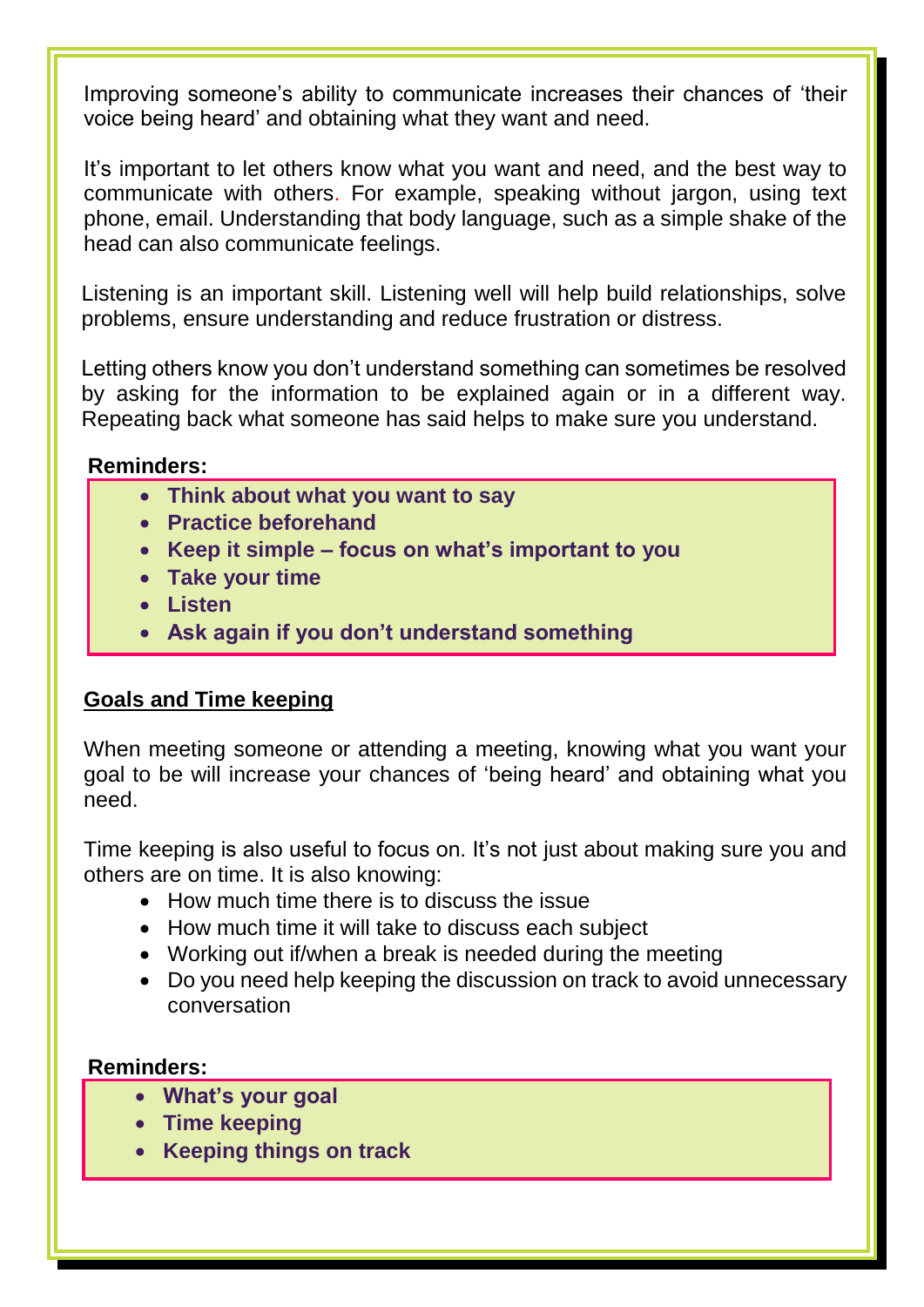#### **Negotiation**

Negotiation is about trying to get the best outcome for yourself or another person. It's about working with someone else, this could be someone who is delivering a service to agree what's possible and agreeable to both parties. Being able to negotiate can make the difference between achieving your goal and not achieving it.

Things which help when negotiating:

- Making a list of what you need/want, with the most important at the top
- Anything that can be changed or done differently
- The impact if it's not possible to get everything that's wanted
- Ask questions about things which are not clear
- If not everything can be agreed, what's acceptable offer an what's not
- Only agree if the offer is right

It's important to recogise that it's not always possible to achieve what's wanted in a negotiation.

#### **Reminders:**

- **What's your goal**
- **What's an acceptable offer**
- **Only agree if the offer is right**

#### **Self Confidence and Assertiveness**

When you are self-confident you trust in your own abilities, qualities, and judgement. Confident behave in an 'Assertive' way which means they are able to put their point across without upsetting other people or getting upset themselves. This is very hard to do when there is something important to say that others may not agree with. Assertive people are able to:

- Give an opinion or say how they feel
- Ask for what they want or need
- Disagree respectfully
- Offer ideas and suggestions
- Say no without feeling guilty
- Speak up for someone else

 It's very hard to control your emotions when there is something important to discuss with someone and you don't know whether they will agree. Keeping your emotions in check ensures that the focus is on what say. Things that will help you are: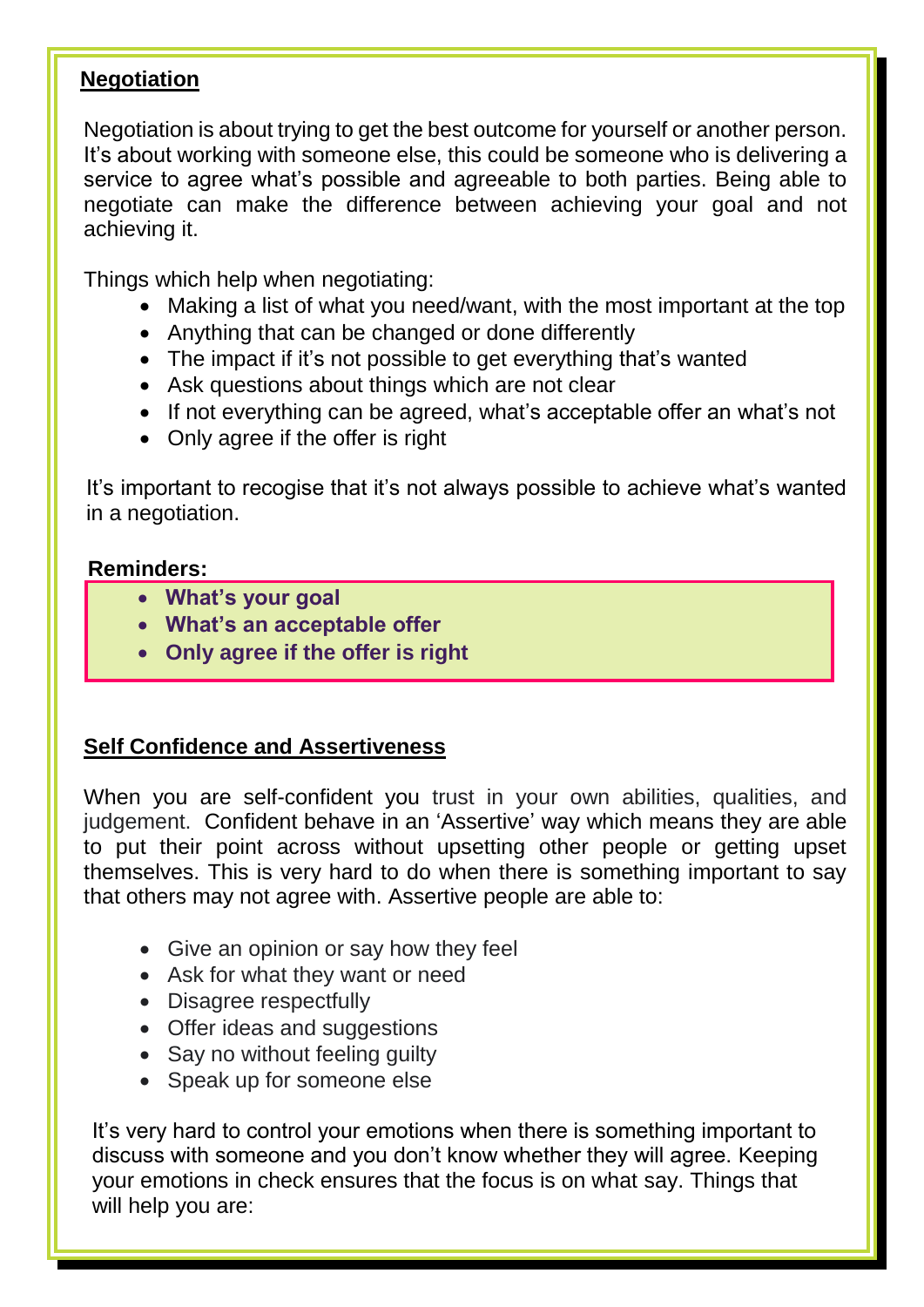- Practise what you want to say with someone you trust, saying what you want, how you feel, saying no and that you disagree. Listening to someone else
- Keep what you say simple
- Keep calm yourself and remind others to keep calm
- Don't rush
- Let others speak without interrupting
- If you are feeling angry or upset ask to take a break

#### **Reminders:**

- **Practice what you want to say with someone you trust**
- **Listen to others**
- **Don't rush**

# **Step 6 Useful information for when you have a meeting**

#### **Information to help you if you are going to a meeting which is about you**

To be well prepared for a meeting it's helpful to find out:

- The purpose of the meeting
- Is there an agenda
- Who will be there
- How long will it last
- Is there any documentation that you need to read beforehand

#### Also:

- Know what your goal is
- What you want to say
- What you will and won't accept
- What information you need
- Have notes of what you want to say
- If you need someone supporting you at the meeting?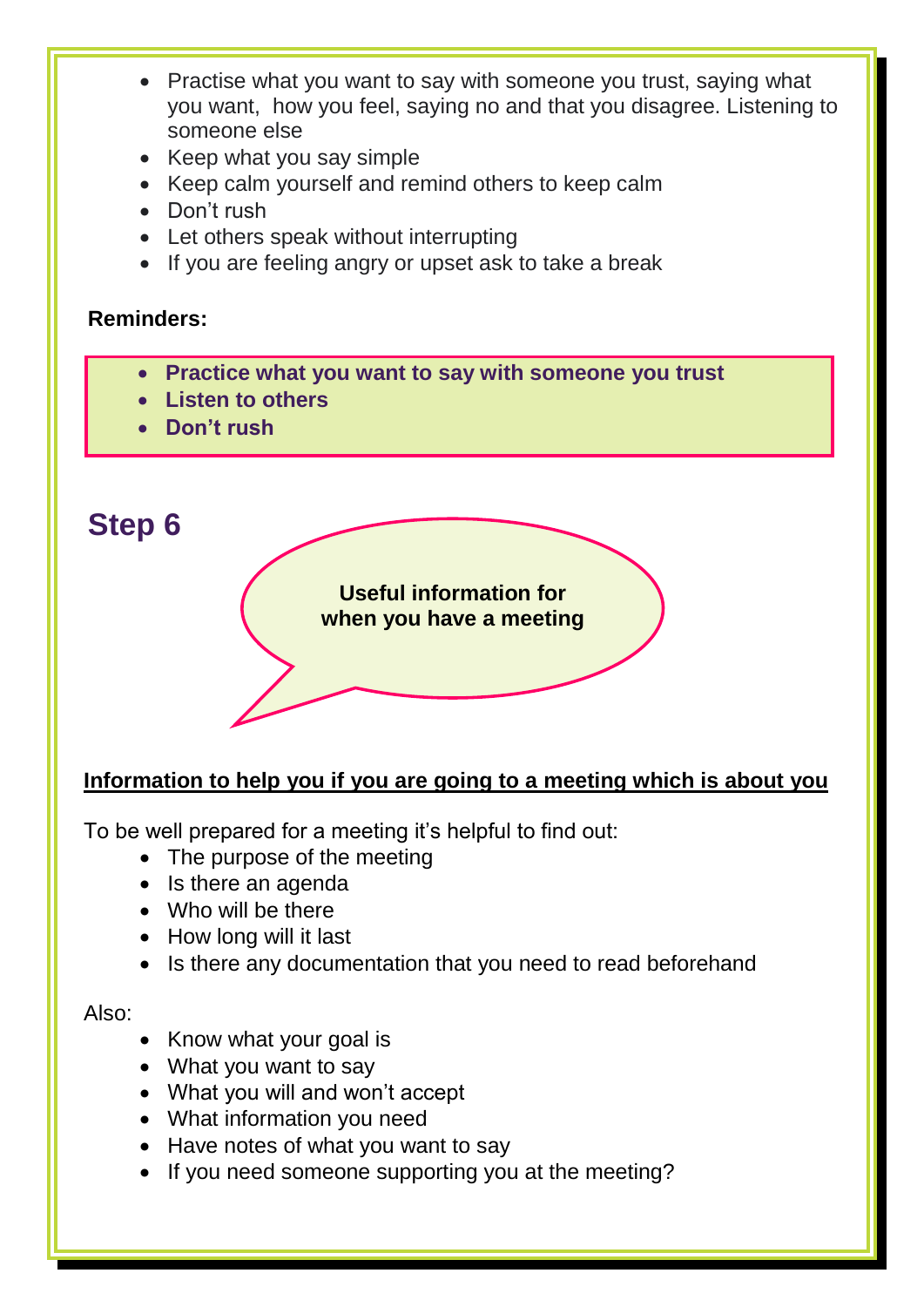Remember any meeting about you, is your meeting. So it needs to be easy for you to understand, clear in what the results are and what you can expect next.

#### **How to hold your own meeting**

To help you feel in control of your meeting and confident

- Ensure you invite the people you need to speak with to the meeting
- If someone you need to invite has upset you before, let them know and have someone with you who can support you should you get upset
- Meet where you are comfortable
- Make time for breaks
- Refer to your notes

#### **Focus on**

- The most important things about the issue that need sorting out
- Use short sentences to explain the issue and avoid telling a long story

#### **How to write notes**

Note taking can be a difficult skill to learn. If you write too much you might miss what else is being said, if you write too little information can be missed.

- The most important things about the issue that need sorting out
- Use short sentences to explain the issue and avoid telling a long story

Think about:

- Whether you need someone else to take the notes
- Use Headings
- Write in short sentences

#### **Follow up from a meeting**

There may be things that need to be done by you, Professionals or others at the meeting, after the meeting has finished. These are called 'Actions'. If an action is given to someone to complete, it is their responsibility to complete it.

#### **The Actions from the meeting**

They will be sent to all the people at the meeting and will show:

- Who is responsible for the action
- What the action is
- When it needs to be completed